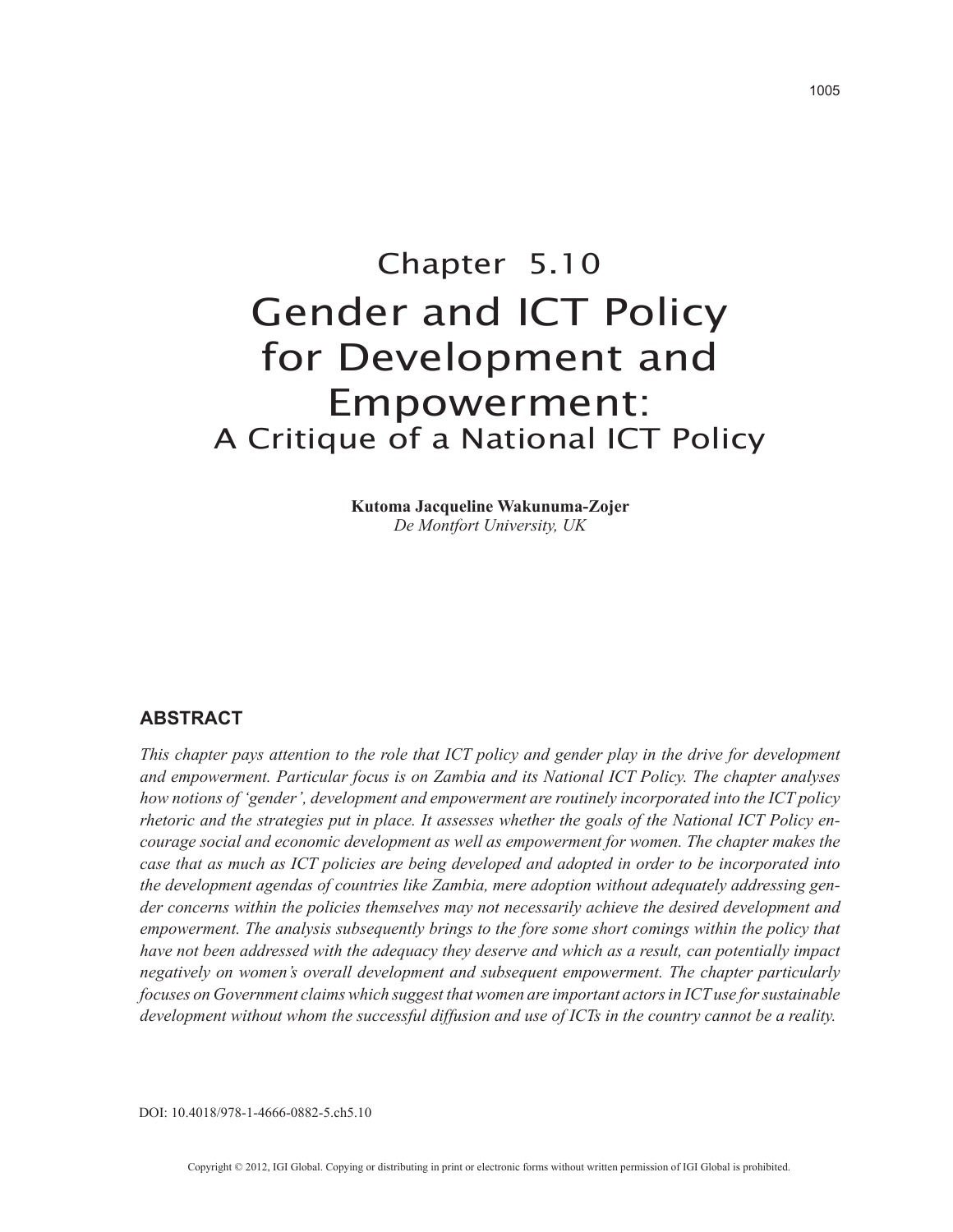### **INTRODUCTION**

Over the past decades, there has been a wealth of discussions and studies focused specifically on the potential of ICTs to enhance the development agenda. These have included the fact that the ICT 'revolution' has promised a variety of benefits to society, including a material difference to the lives of women and men living and working in the developing world. For instance, among some of the potential benefits that WSIS (2003) lists include achievement of universal education and health care. Other scholars have highlighted benefits such as increased self-sufficiency in small scale business (Sane & Traore, 2009; Munyua, 2009). However, there has been a parallel discussion which questions the extent to which the rhetoric of empowerment, in particular, for women in traditional societies is being transformed into practice on the ground (Gajjala, 2003; Gajjala & Manidipudi, 1999). With this, reference is made to Hanson and Narula's (1990) question where they set out to ask the following:

*These technologies may help fight illiteracy, disease, poverty, and other development problems, but they have also created different priorities and issues for these nations [Third World developing countries]. A major issue for developing countries concerns what the communication revolution will do to, and for them. Will they foster communication abundance, strengthen existing technologies, or enhance neo-colonial (dependency) forces? What are their technology options for appropriate technopolicies, training, and building an integrated communication infrastructure? (p. 1).* 

One step taken to answer the questions in the above quote has been the adoption of a national ICT policy which Zambia unveiled in 2007 as a road map to ICT implementation strategies. The policy also addresses women and development aspects including their empowerment. But to what extent is women's development and empowerment a reality when the policy is critically looked at? To help answer this question, this chapter aims to analyse the ways in which notions of 'gender' are routinely incorporated into the policy rhetoric relating to ICTs. The chapter does this by considering the official government ICT development agenda in Zambia and the ways in which it addresses issued of gender and empowerment through analysing the national ICT policy. Furthermore, the paper's objective is to gain an understanding of the views of policy formulators towards issues of gender, development and empowerment.

# **RESEARCH APPROACH**

The contents of this paper are part of a research study that was conducted between 2003 and 2007 in Zambia. The research approach adopted for the study was a mixed method approach which includes face-to-face, in-depth semi-structured interviews<sup>1</sup> with some policy formulators involved in the construction of the ICT policy and ICT service providers. In addition, the major fabric that informs this particular piece of writing is documentary analysis of the Zambia National ICT Policy and other related policy documents such as the Strategic Plan of Action which emanated as a result of the Zambian Gender Policy of 2000. The Strategic Plan of Action is especially used in this paper because it identifies three areas of ICT in which women lack. The interviews with the ICT policy formulators and ICT service providers mainly focus on their perspectives and views on the perceived social and economic benefits of ICTs to Zambia and Zambian's. The paper's research approach assesses policy-makers' rhetoric on gender equality and ICTs and in particular puts emphasis on the ways in which ICTs have been considered with particular reference to the Zambian ICT Policy. While paying special attention to the perceived potential of ICTs to empower women, the paper also pays particular attention to the conditions that inhibit these potentials